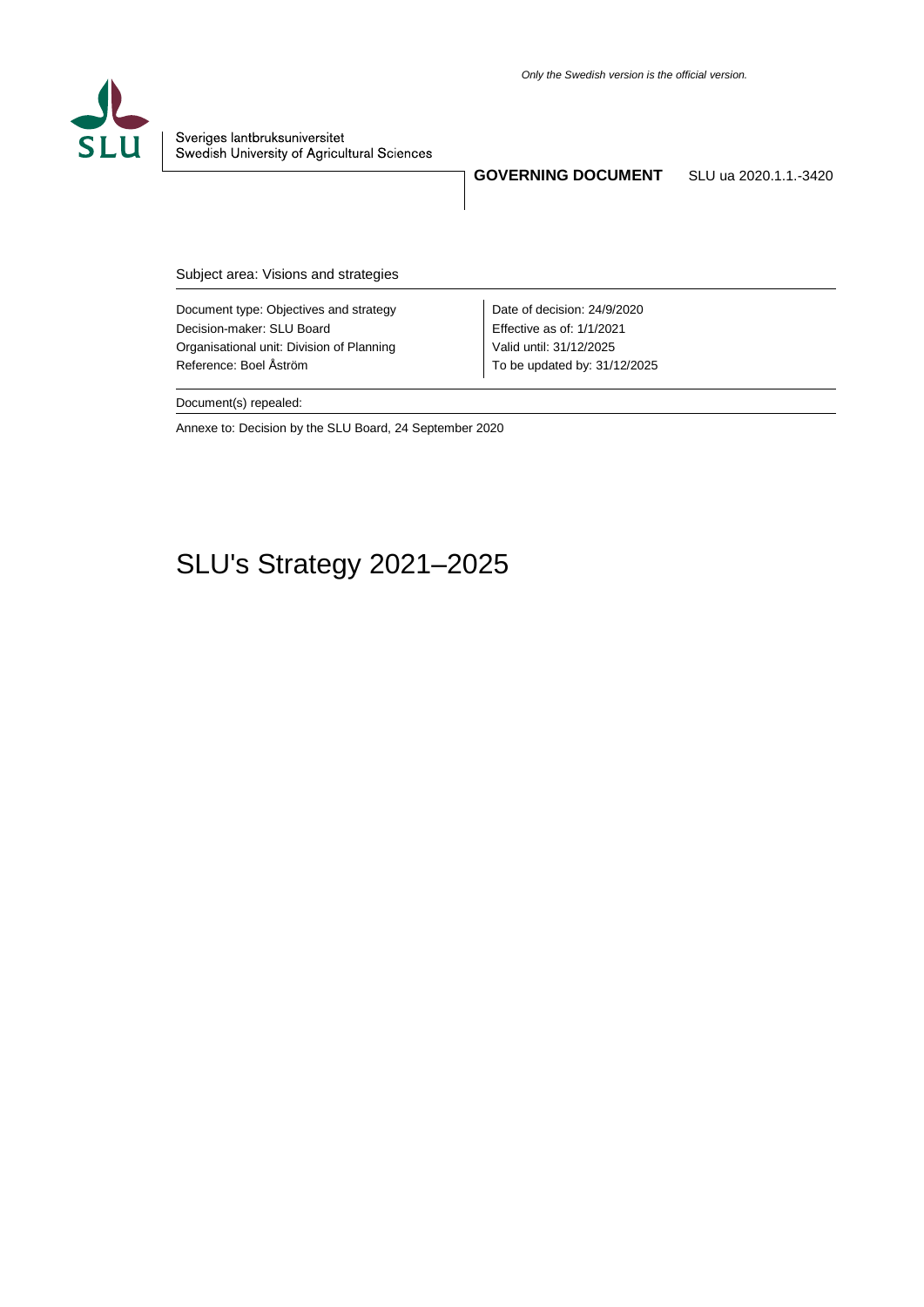## **Contents**

Appendices:

Strategies for SLU's faculties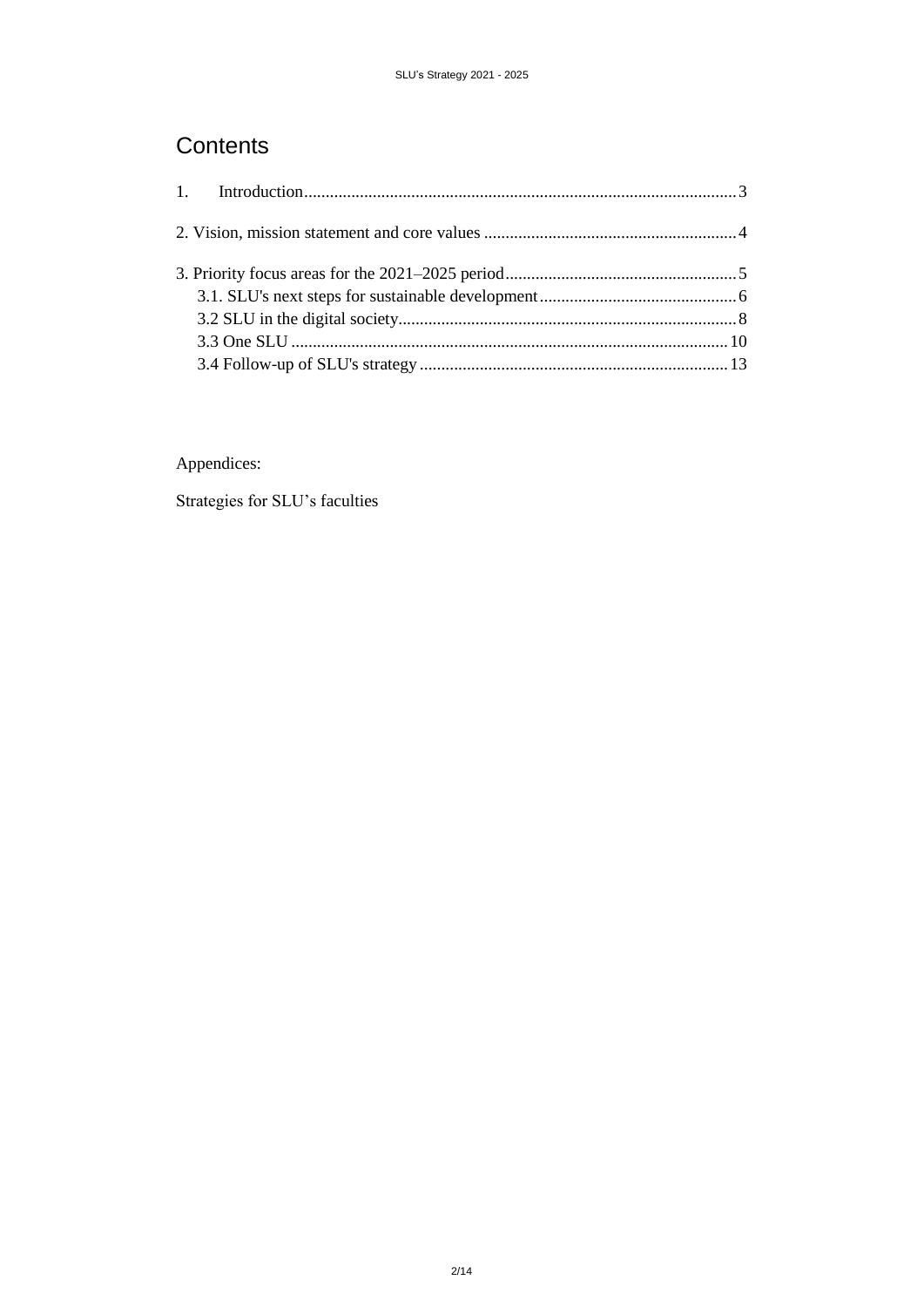## <span id="page-2-0"></span>1. Introduction

SLU's strategy is intended to act as an internal governing document. It provides general guidance for the planning and prioritisation of activities within the university as a whole.

The mission of SLU is to conduct research and education at the doctoral, secondcycle, and first-cycle levels in the fields of agriculture and horticulture, landscape planning, food production, nature conservation, forestry and wood-based raw materials processing, fishery and aquaculture, and veterinary medicine and livestock husbandry. In addition, SLU conducts environmental monitoring and assessment. (SFS 1993:221)

In a changing world that demands solutions to complex challenges, SLU wishes to strengthen its role and act as a driving force for sustainable development. Our research, education and environmental monitoring and assessment have the potential to surpass their current contributions to sustainable production systems, innovations and increased knowledge that promote the transition to a sustainable society. SLU's strategy for 2021– 2025 is based on this assessment.

The strategy includes both a general overview of our objectives, which are described in the box below, as well as our specific objectives and aspirations in three focus areas (see Chapter 3).

SLU shall be an attractive university for both current and future employees and students.

Both the free search for knowledge and needs-motivated research have a natural place at SLU. Research, education and environmental monitoring and assessment shall be characterised by high quality, a clear international dimension and strong links between the various activities.

The university also works to ensure that scientific results and data are disseminated and used in society, in both the short and long term. SLU's students shall be able to establish a good foundation for a changeable professional life. Important components include active collaboration with other higher education institutions, strong international engagement and cooperation with our sectors (see the regulation text above) and other stakeholders in society.

Gender equality, equal terms, and an environmentally oriented mindset shall permeate the entire organisation. Furthermore, SLU shall seek to ensure good leadership, an ethical approach and the efficient use of resources. SLU shall provide a good work and study environment in which equivalent terms apply,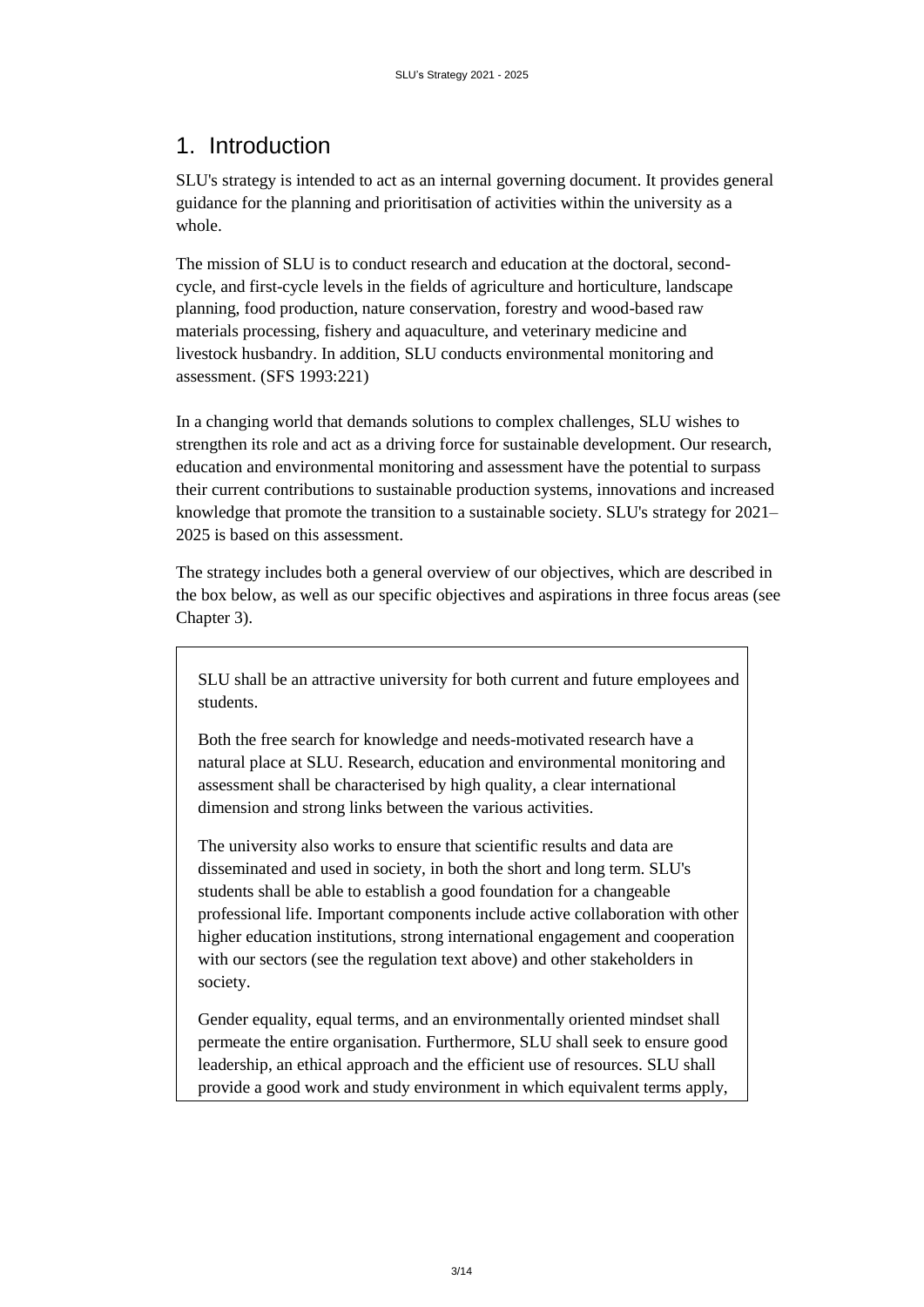regardless of the activity and place of business. Individuals shall be offered good opportunities for development.

## <span id="page-3-0"></span>2. Vision, mission statement and core values

*Context:* In a world that is grappling with climate change and a growing population, and in which ever more people live in urban environments, the pressure on natural resources and the environment is increasing. The knowledge available at SLU is increasingly in demand, because it makes it possible to open up new pathways and find new solutions. SLU is a world-class international university focusing on the cornerstones of human existence – such as clean water, sustainable food production, living landscapes, high standards of animal welfare, sustainable cities and the sustainable use of natural resources. We bring together people with different perspectives who share the common goal of developing knowledge that is essential to ensuring the best possible living conditions on our planet. By combining knowledge from different disciplines, starting from a system perspective, interacting with society at large, and using modern technology, we contribute to real change and create the right conditions for a sustainable, thriving and better world.

### **Vision**

*SLU plays a key role in development for sustainable life, based on science and education.*

### **Mission statement**

*SLU conducts education, research and environmental monitoring and assessment in collaboration with society at large. Through our focus on the interaction between humans, animals and ecosystems and the responsible use of natural resources, we contribute to sustainable societal development and good living conditions on our planet.*

#### **Values**

SLU's staff are bound by the common values for all state employees. The values are based on the basic legal principles for state administration according to the form of government as well as other laws and regulations:

- **democracy**
- **-** legality
- objectivity
- the free formation of opinion
- respect
- **e** efficiency and service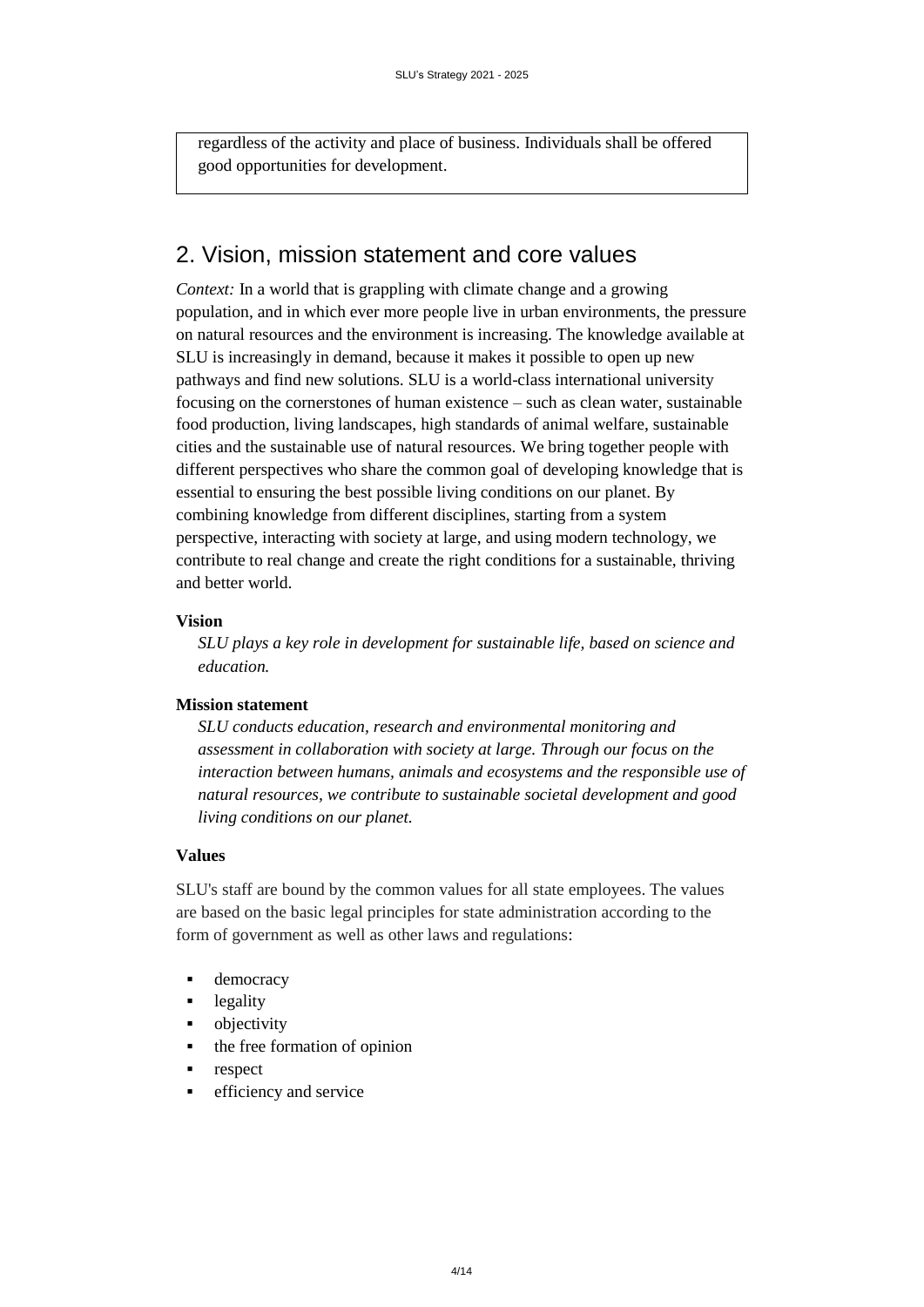At SLU, these are supplemented with four basic values that provide guidance in everyday life, by describing the starting point four our activities, for contacts with the outside world, and for how we behave towards each other and others.<sup>1</sup>

**Scientific approach** – The free search for new knowledge is the core of a university's activities. At SLU, we safeguard scientific integrity and good research practice.

**Creativity** – Creating new knowledge requires creative thinking and the challenging of entrenched ways of thinking. At SLU, we are convinced of the importance of establishing a creative environment and that this is encouraged by openness, freedom within a clear framework, playfulness and making the most of differences.

**Openness** – Collaborating with others, both internally and externally at national and international levels, and being a part of a community are essential for the success of activities that have large elements of individuality and academic freedom. SLU's activites are characterised by curiosity as well as contact-creating communication and accessibility.

**Responsibility** – The driving force of individuals and groups and the desire to develop and achieve good results are key to a university's success. Everybody is each other's work environment, and should be considerate and take responsibility so that they and others have satisfaction and commitment.

## <span id="page-4-0"></span>3. Priority focus areas for the 2021–2025 period

Focus areas refer to overall areas of a general nature, which apply across faculty, departmental and subject boundaries. These focus areas indicate where SLU as a whole will invest its energies during the 2021–2025 period, in order to create the best possible conditions for allowing the organisation to develop in accordance with our vision.

The focus areas express priority objectives and ambitions that apply during the five-year period in question. The priorities are based on analyses of the current situation and the world around us, in which students and employees have had the opportunity to participate.

Objectives and ambitions are concretised both in the form of measures included in SLU's annual operational plan and in the faculties' strategies and annual operational plans.

l

<sup>1</sup> Values for SLU (reg. no SLU ua.2013.1.1.1-2727)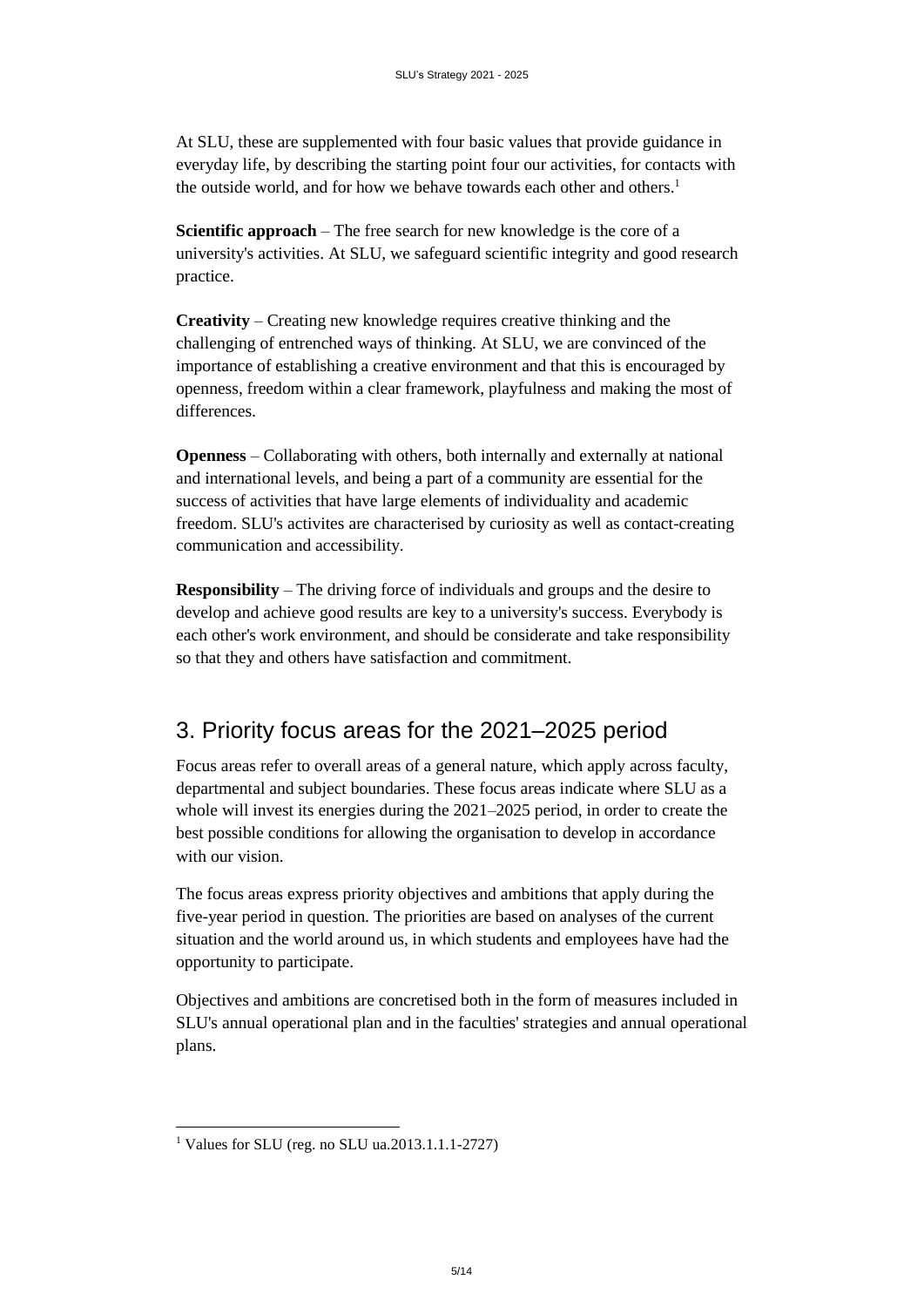### <span id="page-5-0"></span>3.1. SLU's next steps for sustainable development

*Justification:* Through high-quality education, research and environmental monitoring and assessment, SLU has the capacity to assert itself as a university that makes a real difference in the transition to a sustainable society. Thanks to our specific knowledge of the conservation and sustainable use of natural resources, we can cooperate with others to support and drive the transition necessary in order to achieve the global sustainable development goals of Agenda 2030.

*Overall objective: In a changing world, SLU is a world-class university that plays a key role in the transition to a sustainable society.*

#### *Subcomponents:*

- a) SLU's degree programmes recruit enough qualified students and doctoral students to meet the needs of a sustainable society.
- b) There is an increased demand for scientifically based knowledge and decision-making data from SLU.
- c) SLU is an attractive cooperative partner and driving force for the green transition of industry and other parts of society.
- d) The ability to adopt a system perspective and to integrate all sustainability dimensions has been developed.
- e) SLU leads the way by conducting ambitious internal sustainability work that includes all sustainability perspectives.

#### *Meaning*:

High-quality education, research and environmental monitoring and assessment are our strengths. By developing and making even better use of them, SLU's role in the transition to a sustainable society is enhanced. We will use our own activities as a test bed and example and continue to develop our collaboration with other societal actors.

### *SLU's degree programmes recruit enough qualified students and doctoral students to meet the needs of a sustainable society*

Both in Sweden and globally, many more trained professionals are needed to create solutions for the transition to a sustainable society. SLU has a unique profile and educates students so that they can contribute to the sustainable management of Earth's production systems and natural environments, as well as the development of urban environments. It is therefore important that SLU receives an expanded educational mandate from the Swedish Government, and that students are recruited from all parts of the population. SLU must also succeed in recruiting more international students. When students and doctoral students graduate from SLU, they should carry with them knowledge and tools that they can use, both in their future professional lives and as citizens of society, in order to actively contribute to the transition to a sustainable society. Through strong research links and welldeveloped cooperation with external stakeholders, we will ensure that our degree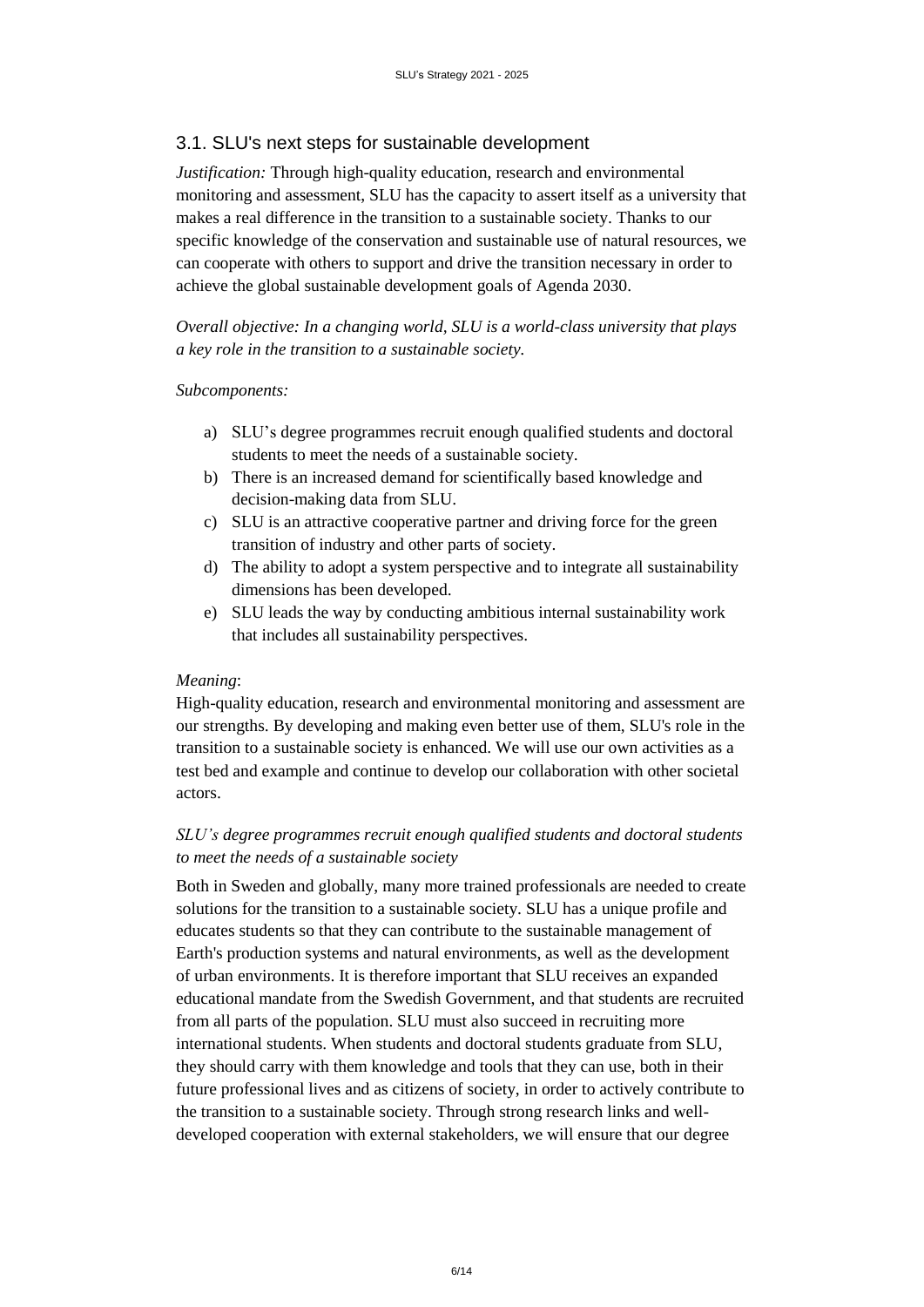programmes address the future issues that are relevant to professional life and society. In order to meet the rapid pace social change, people who are already gainfully employed must have opportunities to absorb research-related knowledge. SLU has a special responsibility for lifelong learning in the areas described in our instructions (SFS 1993:221).

## *There is an increased demand for scientifically based knowledge and decisionmaking data from SLU*

SLU shall strive to obtain more high-quality environmental monitoring and assessment assignments that strengthen its own operations and cause SLU to become more relevant and recognised. We shall also contribute to the development of an in-depth understanding of how scientifically and artistically based knowledge can spark processes of change in society. Open knowledge sharing and welldeveloped communication are important to the dissemination of research findings and environmental data, which thus become more useful to sustainable societal development efforts at the local, national and global level. (See Focus Area 3.2).

## *SLU is an attractive cooperative partner and driving force for the green transition of industry and other parts of society.*

While safeguarding scientific integrity, SLU shall actively help to find solutions to societal problems. We have a particular responsibility to contribute to the sustainable transition and development of our sectors, including those commonly referred to as 'green industries' (see the regulation text on page 3). Cooperation with stakeholders shall be further developed and broadened to encompass new areas. Our campus environments shall be used as meeting places that stimulate cooperation related to knowledge development, innovation and entrepreneurship. In keeping with the policy governing SLU's contributions to the global implementation of Agenda 2030, we shall continue to develop international partnerships, including collaborations which aim to foster capacity development in low-income countries. Doctoral theses contribute to global knowledge development within SLU's areas. SLU graduates shall be internationally competitive in their ability to conduct research, development work and problemsolving efforts in all sectors of society.

## *The ability to adopt a system perspective and to integrate various sustainability dimensions has been developed.*

SLU shall increasingly produce knowledge and deliver decision-making data on complex issues that may entail various conflicting objectives. The breadth and depth of SLU's research and environmental monitoring and assessment are essential to our knowledge of sustainability issues. However, in order to contribute more clearly to the achievement of the global sustainable development goals, we must increase our ability to adopt a systemic perspective and to integrate ecological, social and economic dimensions. Through numerous new working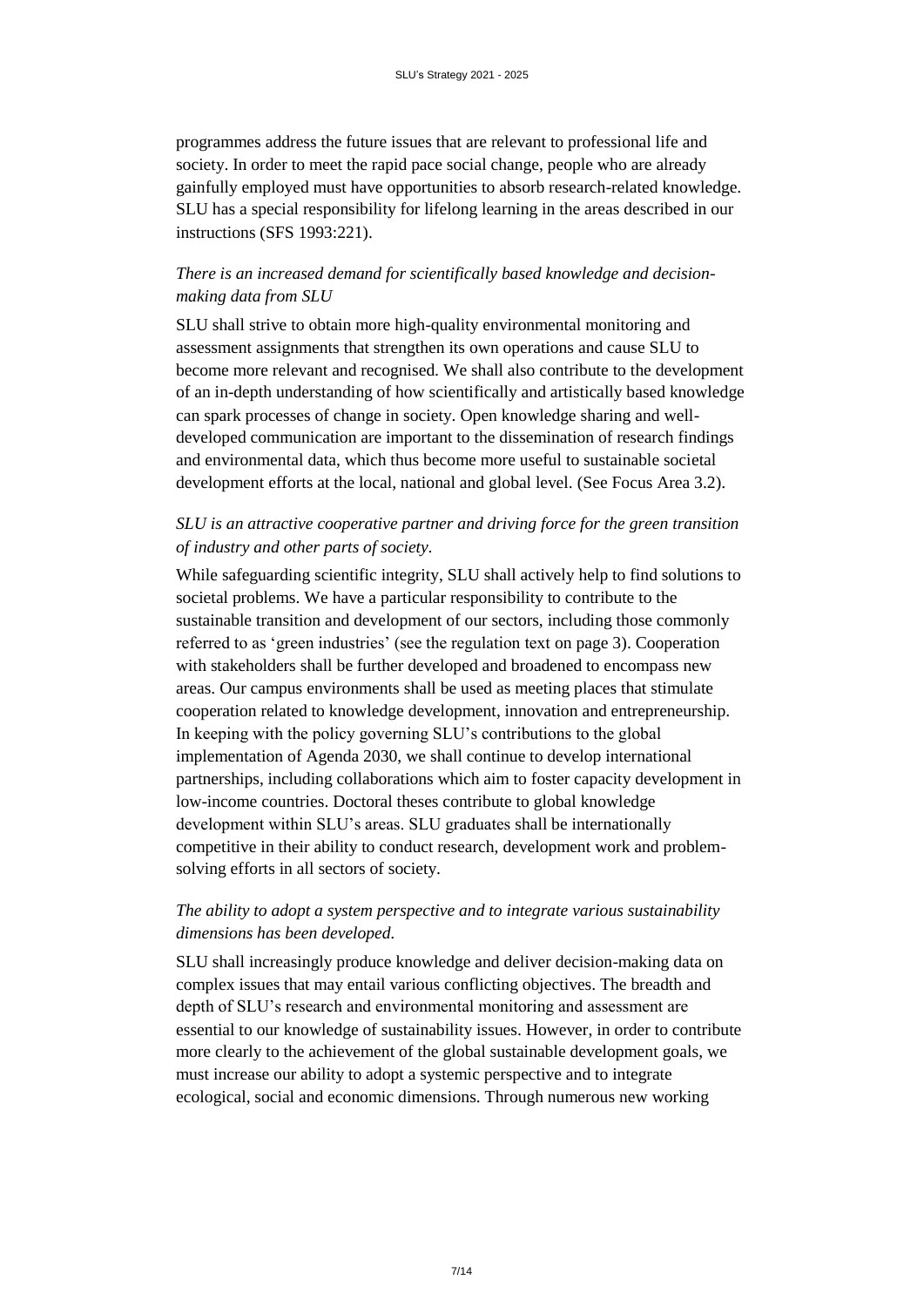methods that also stimulate transdisciplinary<sup>2</sup> approaches, we shall strengthen the ties between research topics (both present and future) at the university.

## *SLU leads the way by conducting ambitious internal sustainability work that includes all sustainability perspectives.*

Through its lofty aspirations regarding the sustainability of its own organisation, SLU can lead the way for other public authorities. In our efforts to become a climate-neutral university that simultaneously maintains a high level of productivity and protects biodiversity in our own agriculture and forestry, SLU's internal sustainability work shall be based on knowledge and facts. In SLU's land use and development of campus environments, knowledge about environments that foster human well-being and health shall contribute to expanded sustainability perspectives. Trained managers and leaders shall set a positive example by focusing on the promotion of sustainable working life. SLU shall promote a sustainable student environment by consistently taking into account the student perspective on various issues and continually developing student influence.

## <span id="page-7-0"></span>3.2 SLU in the digital society

*Justification:* The digital transformation is a profound and global societal change that has a major impact on our everyday lives. As a university, it creates many new opportunities for us, but it also imposes new demands on every part of our organisation. This focus area covers how our organisation is choosing to use the opportunities of the digital transformation to benefit our activities and to create the right conditions for the development and use of digital technology.

*Overall Objective: SLU contributes to the digital transformation and uses it to support the transition to a more sustainable society and increase the quality of our activities*.

### *Subcomponents 2025:*

- a) SLU makes full use of the opportunities of digitalisation in its education, research, and environmental monitoring and assessment.
- b) The content of the degree programmes is adapted to students' future professional roles in the digital society.
- c) SLU is on the cutting edge of research related to digitalisation within our areas.
- d) SLU has developed the infrastructure and system capacity and ensured the necessary competence and expertise to meet the opportunities and needs of the digital transformation.

#### *Meaning*:

 $\overline{a}$ 

<sup>2</sup> As defined by the *Swedish National Encyclopaedia*, 'transdisciplinarity' entails the crossing of boundaries between and beyond disciplines and the integration of knowledge and perspectives from various scientific disciplines as well as non-scientific sources.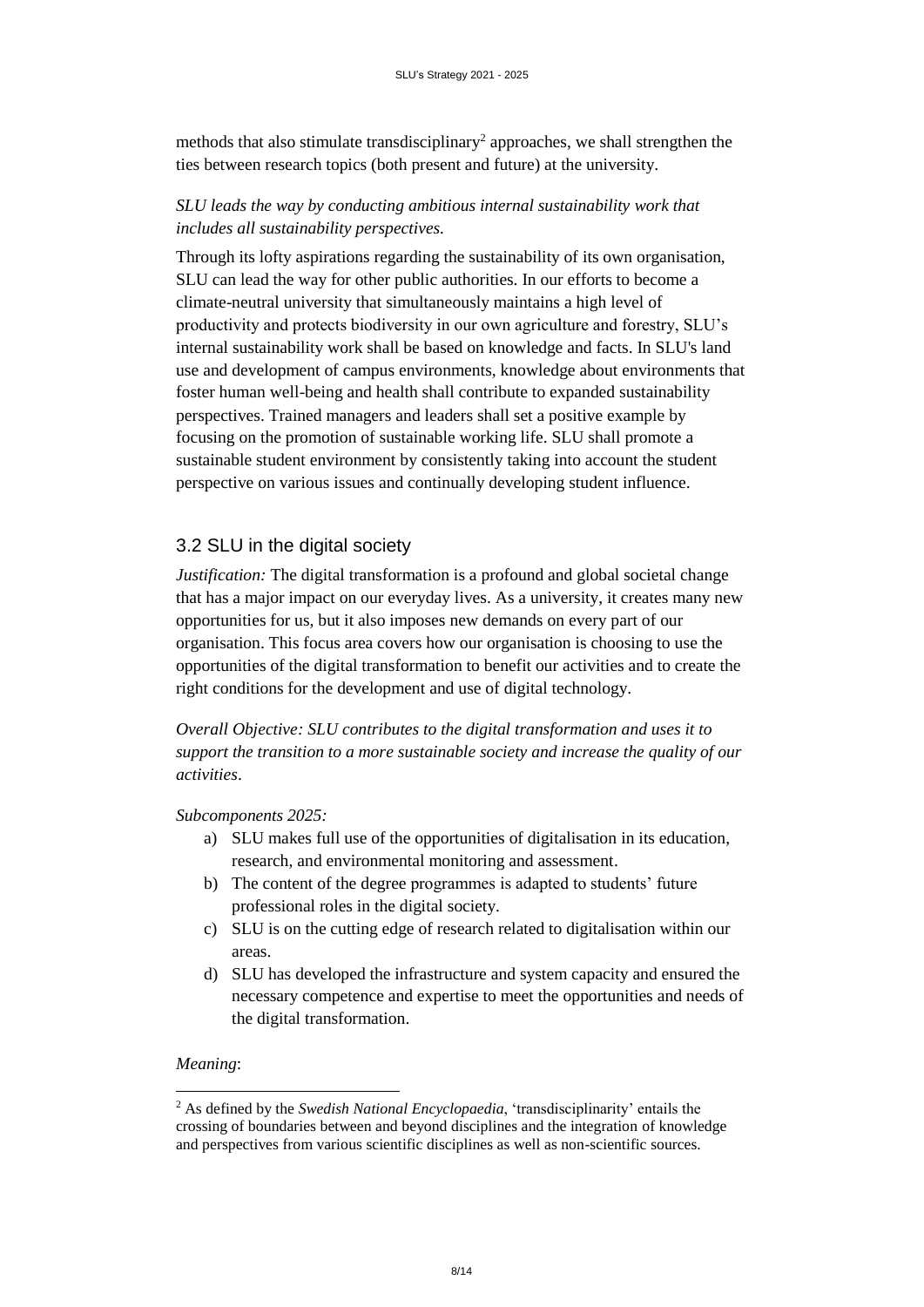There is great potential in applying the opportunities of digitalisation to education, research and environmental monitoring and assessment at SLU. Digitalisation also creates new conditions for collaboration and internationalisation. As a tool, it is crucial to achieving the vision of an SLU that is a driving force for local and global science and education-based development aimed at promoting sustainable life.

## *SLU makes full use of the opportunities of digitalisation in its education, research, and environmental monitoring and assessment.*

SLU is at the forefront of digital development in, for example, forest resources, biodiversity, animal health and aquatic environments. We will use this knowledge and experience to become a leader in digital development in all our areas. Strategic collaborations will be necessary to achieve this. An important component is how computer-driven science, machine learning, and other emerging technologies in the field of AI can be used to develop new knowledge that underlies the interpretation and understanding of complex systems. The large amounts of data generated in our research and environmental monitoring and assessment can be used for this.

Digitalisation will also contribute to open science, where information and the communication of research results and open data are made available, refined and adapted for stakeholders and society at large. Digitalisation has radically transformed the possibilities of communicating and cooperating remotely. These opportunities must be developed and used to a greater extent within SLU, thus allowing us to overcome geographical barriers and contributing to the achievement of 'One SLU'. In this effort, the experiences we have gained in the spring of 2020 will be an important contribution.

The digital transformation also provides opportunities to conduct teaching in new ways, in digital learning environments. When used wisely and in relevant contexts, it can provide higher quality than traditional forms of teaching. This may be particularly important to SLU's expanded efforts to make our degree programmes available both nationally and internationally and to contribute to lifelong learning, for example through open education. One important goal is to learn as much as we possibly can from the digitalisation of our degree programmes that occurred in the spring of 2020.

## *The content of the degree programmes is adapted to students' future professional roles in the digital society*

The digital transformation also has a profound impact on the content of education at SLU. In this context, perhaps the biggest challenge is to determine how SLU's degree programmes can prepare our students for a future professional role in a society that has been transformed by the digital revolution. This imposes great demands on the content of all our degree programmes, as well as the professional development of our teachers. The development of SLU's degree programmes is necessary in order to integrate subject areas such as technology and digitalisation in relation to our strengths.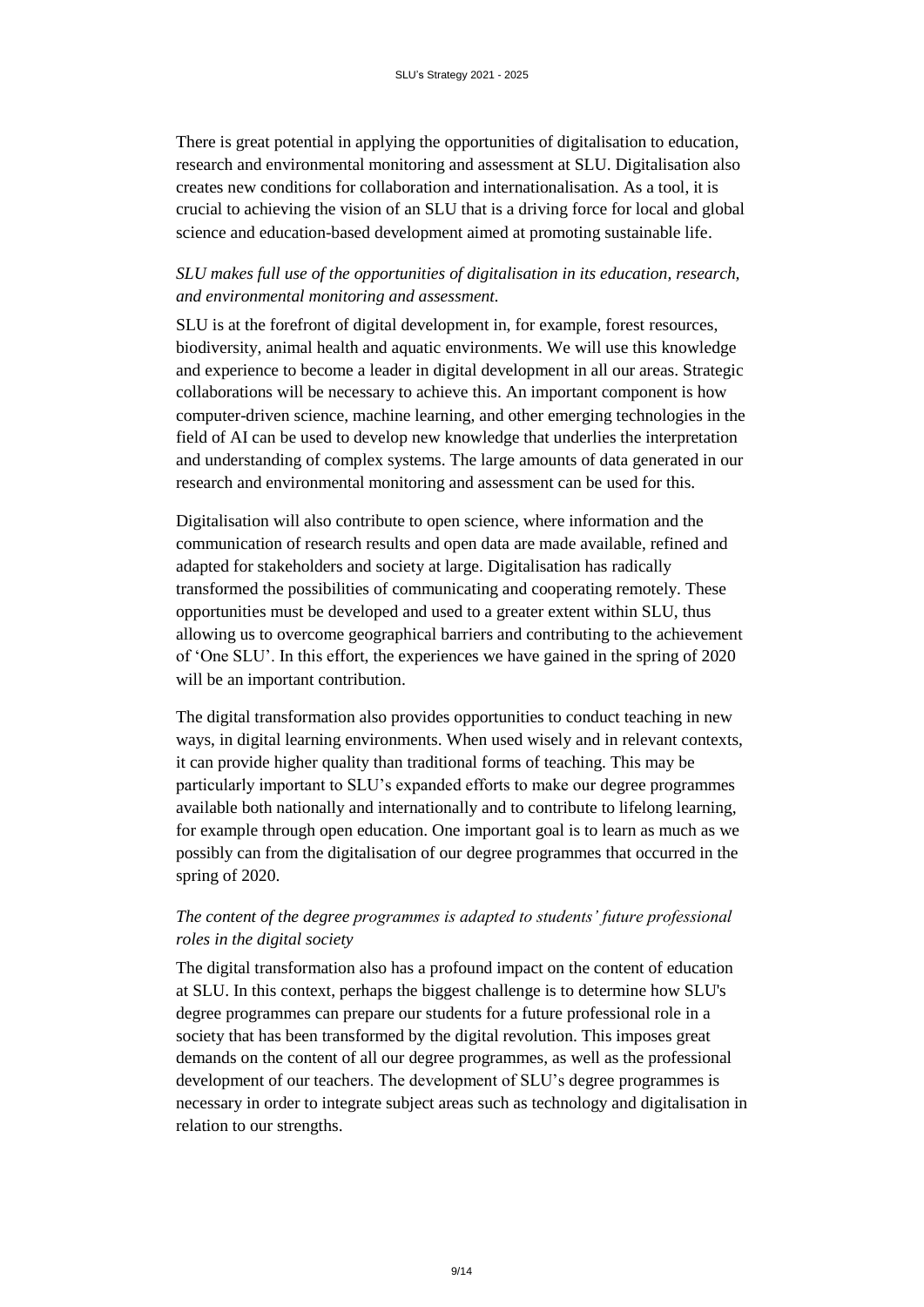#### *SLU is on the cutting edge of research related to digitalisation within our areas.*

SLU is well positioned to spearhead research in our areas of activity related to the opportunities of digitalisation, both internally and in collaboration with other higher education institutions, public authorities and industry actors. The possible range of such efforts is large, and may include new research into the potential of digitalisation in our areas of activity, e.g. data-driven life science, and the impact of digital transformation on sustainable production systems and natural resource management, as well as social and ethical aspects of digitalisation. As an important prerequisite for this endeavour, we must ensure the long-term availability of necessary competence and expertise within this field at SLU.

## *SLU has developed the infrastructure and system capacity and ensured the necessary competence and expertise to meet the opportunities and needs of the digital transformation.*

The development of digital infrastructure, technologies and systems, including sustainably secure digital services that protect the privacy of their users, is essential to our future operations and requires continuous work. Crucial factors in this focus area include access to computational capacity and capacity related to data storage and networks, digital communication solutions, and systems for the dissemination of results and data from research and environmental monitoring and assessment. Other important elements include the development of operational support via wellfunctioning and resource-efficient digitalised support processes, as well as competence development and assistance relating to the use of digital infrastructures.

## <span id="page-9-0"></span>3.3 One SLU

*Justification:* The emphasis in this heading is on the first word, 'one'. By seeing SLU as one – as a whole – we strengthen our combined capacity to be the driving force for change necessary in order to achieve our vision. 'One SLU' that collaborates internally, with equivalent and equal opportunities for students and employees, can work more efficiently and with unified strength. 'One SLU' also makes what we stand for clearer to the outside world.

## *Overall Objective: A stronger, unified SLU – both internally and in our external contacts*

#### *Subcomponents:*

- a) Active and systematic work to promote a good work environment, gender equality and equal terms is conducted, wherein proactivity and internal learning are guiding principles.
- b) SLU has stronger, cohesive environments, wherein our mission to conduct first-cycle education plays a larger role and has gained increased status.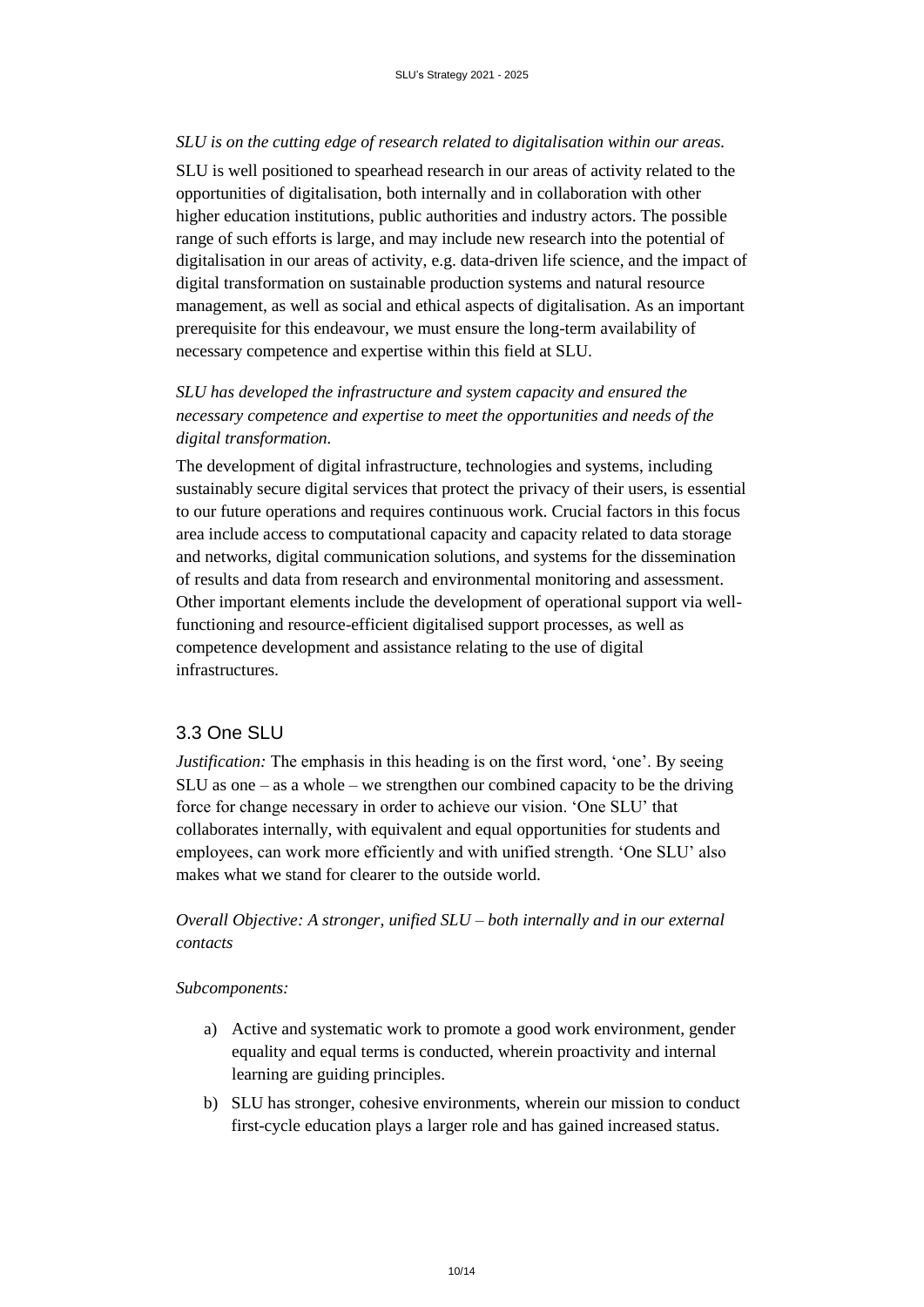- c) SLU has seized the opportunities offered by a geographically dispersed organisation by facilitating and strengthening collaboration across geographical and organisational boundaries, as well as between areas of activity.
- d) The harmonisation of procedures and processes has created equal opportunities, regardless of the part of SLU to which employees and students belong.
- e) By combining the role of university and the role of expert authority, SLU has advanced the development of knowledge.

#### *Meaning*:

l

## *Active and systematic work to promote a good work environment, gender equality and equal opportunities is carried out, wherein proactivity and internal learning are guiding principles.*

A work and study environment that is free from discrimination and which is characterised by inclusion is a fundamental prerequisite for sustainable professional and student life. Gender equality means that everyone must have the same power to shape society and their lives, regardless of gender. At SLU, important elements for achieving this objective include gender-equal career paths and funding opportunities, as well as the incorporation of a gender equality perspective in our degree programmes. SLU shall be more proactive in its systematic work aimed at preventing ill health and accidents, combatting discrimination, and promoting equal opportunities for students and employees. In these efforts, it is essential that SLU combats restrictive norms and power systems linked to the grounds of discrimination<sup>3</sup>. It is also important to provide internal learning opportunities which allow members of the organisation to share good examples, learn from each other and work together as 'One SLU'. The work to promote gender equality and equal terms helps to increase SLU's attractiveness as a university. It contributes to the quality of teaching and research by making use of everyone's skills.

## *SLU has stronger, cohesive environments, wherein our mission to conduct firstcycle education plays a larger role and has gained increased status.*

The development of the quality and societal relevance of SLU's degree programmes must be a clear focus for all parts of the university. Cohesive environments with close links between education, research and environmental monitoring and assessment provide good conditions for achieving a high level of quality and renewal in all the university's activities. This is also a fundamental aspect of the idea of the 'global university'. It is therefore desirable that the university continue to grow by increasing the scope of its education. More departments must achieve a better balance between education and research, and

<sup>&</sup>lt;sup>3</sup> Gender, gender identity or gender expression, ethnicity, religion or other belief, disability, sexual orientation and age.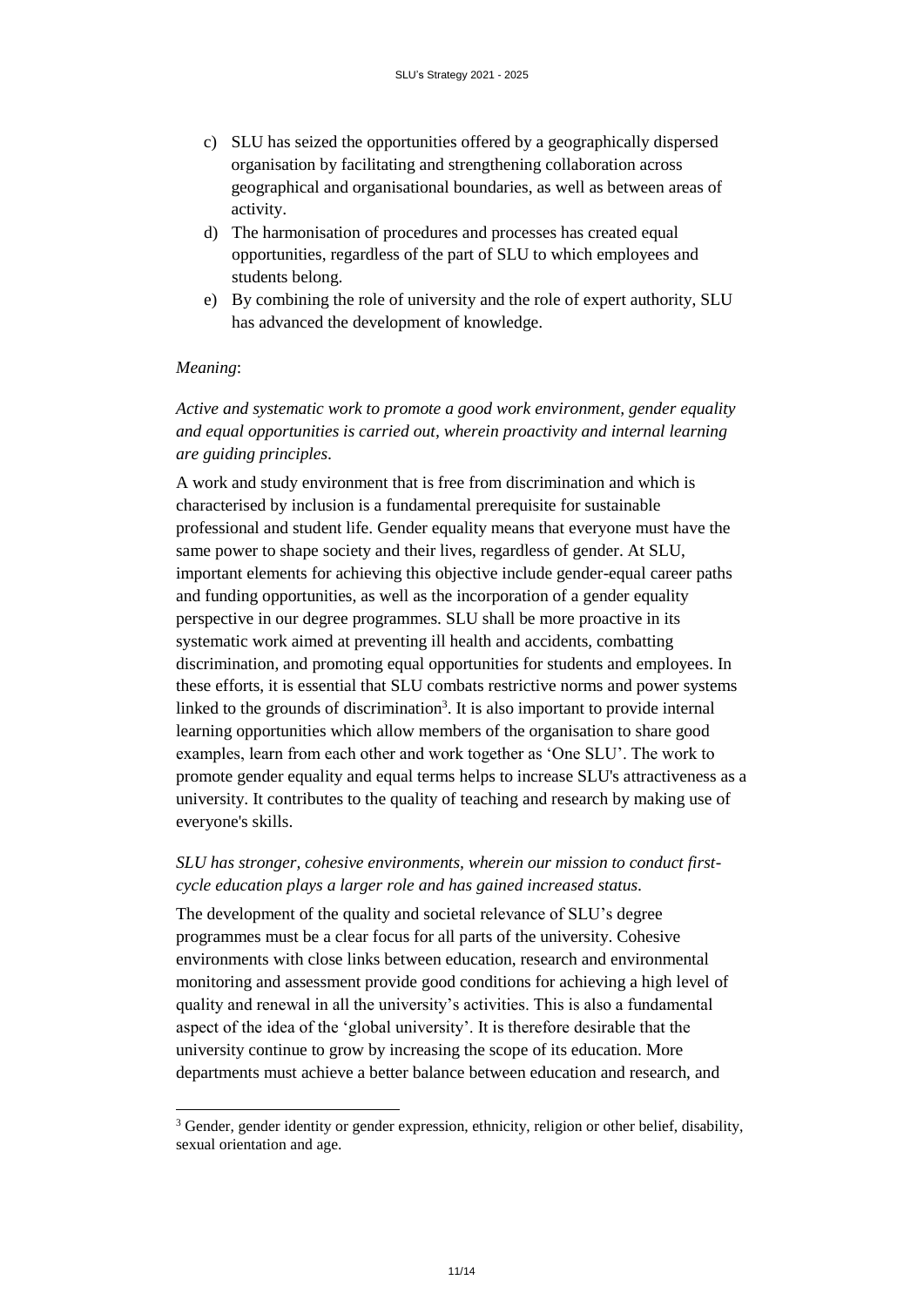more teachers/researchers must conduct both teaching and research. For example, this means that the education is further backed up by strong research in the same field, and that research is stimulated through student participation. The knowledgebuilding of the environmental monitoring and assessment provides valuable material for students and researchers to refine, and its presence at SLU thus enhances the other areas. Cohesive environments and the increased status of education at the internal level also allow SLU to better contribute to social benefits at the external level. To achieve stronger cohesive environments, it is necessary to develop the competence provision processes that support them.

## *SLU has seized the opportunities offered by a geographically dispersed organisation by facilitating and strengthening collaboration across geographical and organisational boundaries, as well as between areas of activity.*

SLU is always close, for students, employees and the world around us; it is a great asset to be present throughout the country. This yields increased opportunities for various types of collaboration with broad regional roots, which are consolidated within SLU to create a national whole. The outside world shall be able to turn to 'One SLU' and interact with the entire university as a collaborative partner in all our breadth, not just with each of our individual parts. By finding ways to work around the distances and create a sense of belonging and equivalence, this strength can be used to the fullest. The world around us then encounters a unified image of SLU, regardless of geographical location.

Internal collaborations provide the potential to explore and strengthen, and are made possible by bridging physical and mental barriers. One prerequisite for this is an organisational culture in which openness to new collaborations is self-evident. It is difficult to change a culture. Nonetheless, it is essential if we are to seize the opportunities that exist in a large knowledge organisation such as our university. At the heart of such an effort is a responsibility to ensure the freedom of research, a culture of mutual respect, a curiosity for other people's research questions, and a willingness to take responsibility for the scientific dialogue about the conclusions drawn from research results. This feeds the development of knowledge and generates new research questions, which is a central prerequisite for our internal collaborations and our scientific development.

## *The harmonisation of procedures and processes has created equal opportunities, regardless of the part of SLU to which employees and students belong.*

SLU's various activities and places of activity/study all offer something unique that is worth protecting. At the same time, it is important to create equivalence and provide equal opportunities, regardless of activity. For example, this may apply to conditions for exercising good leadership and employeeship, as well as the quality of our learning environments. Harmonised administrative processes and terms, as well as appropriate organisational solutions, can be the means by which to achieve this end. All employees and students are a clear part of 'One SLU'.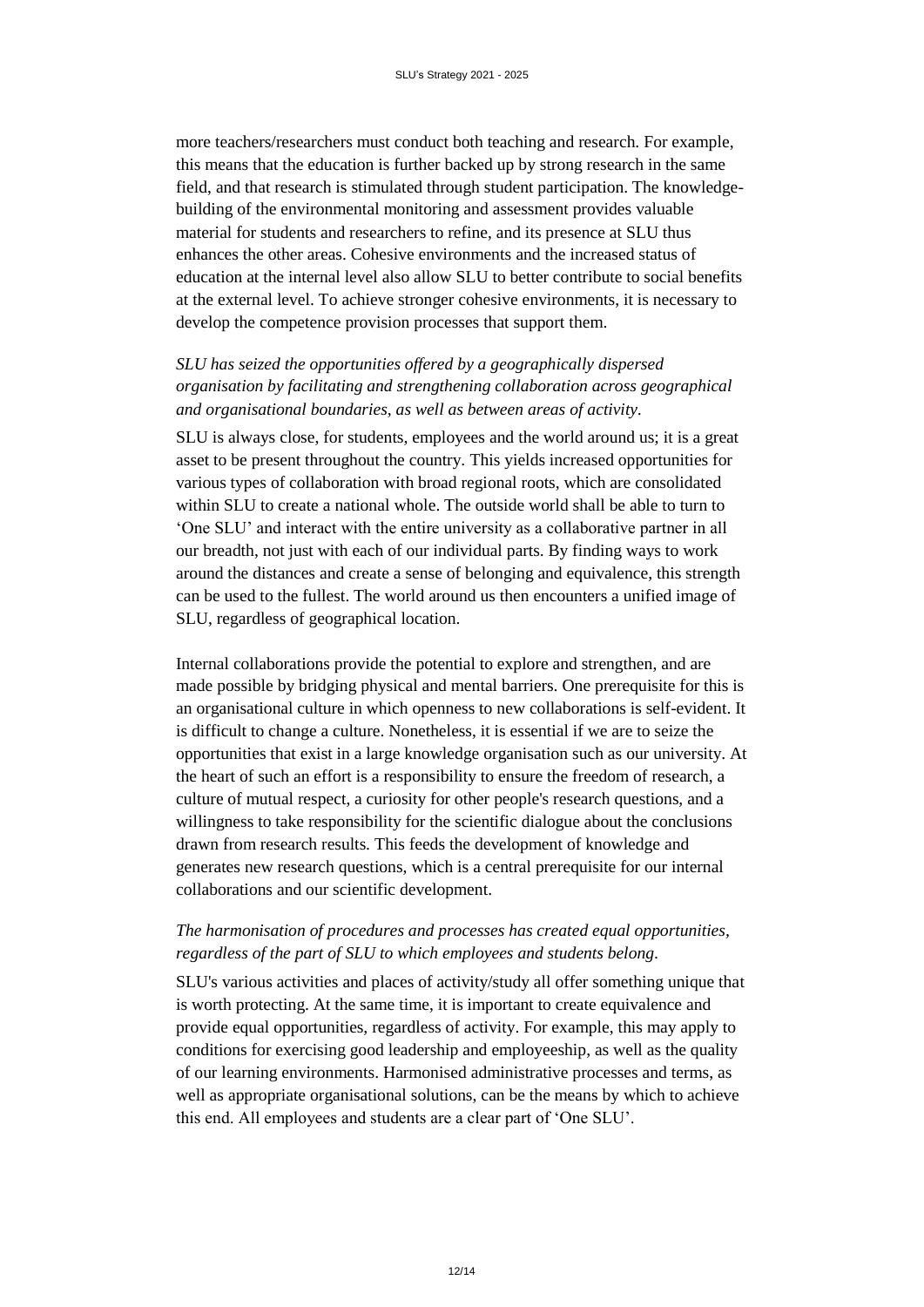## *By combining the role of university and the role of expert authority, SLU has advanced the development of knowledge.*

SLU has long had a unique mission that unites two distinct roles. These two roles – that of the university and that of the expert authority<sup>4</sup> – are both deeply rooted and constitute a self-evident aspect of 'One SLU'. When the outside world turns to SLU as an expert authority, SLU also reaches out to the entire world in its capacity as a governmental authority that conducts education at all levels, research, and environmental monitoring and assessment. SLU is thus able to offer something more.

It is therefore important that SLU preserve, clarify and develop its dual role. SLU shall be the first choice to contact when it is necessary to obtain expertise within our areas, and our collaboration with other expert authorities shall be developed. While both our roles are closely linked and strengthen each other, it is also important to make the difference between them clear to the outside world. Scientific debate about the interpretation of research results (often with conflicting conclusions) falls under SLU's role as a university and shows how new knowledge develops. In its expert role, SLU can develop syntheses of such a scientific debate, in order to describe the current state of knowledge.

## <span id="page-12-0"></span>3.4 Follow-up of SLU's strategy

l

Follow-up of SLU's strategy and operational plan will be done according to the annual cycle for strategic processes and operational planning that the vicechancellor has established (SLU ua 2019.1.1.1–3933).

To assess progress, a follow-up of the previous year's work is performed each spring. This is done during the management's operational dialogues with the faculties and during the university administration's operational follow-up. Followup is done of the priority measures that are linked to each subcomponent and which are described in SLU's annual operational plan. Furthermore, an aggregate analysis is performed for each sub-component/focus area. In connection with this, the need for new measures and possible changes regarding the implementation of measures already decided are also analysed. The process and forms of follow-up will be specified in a separate document. An account of the follow-up is submitted annually to the SLU Board in June. Follow-up is also carried out in connection with the faculties' follow-up dialogues with the departments.

Every year during the autumn, an overall discussion is held on the need for measures and priorities during the next financial year. The result is entered in the

<sup>4</sup> Development and implementation of e.g. decision-making data for government decisions, longer investigations/statements of opinion, environmental monitoring and assessment assignments, the compilation of environmental monitoring and assessment data, reference laboratories, risk assessment functions, etc.